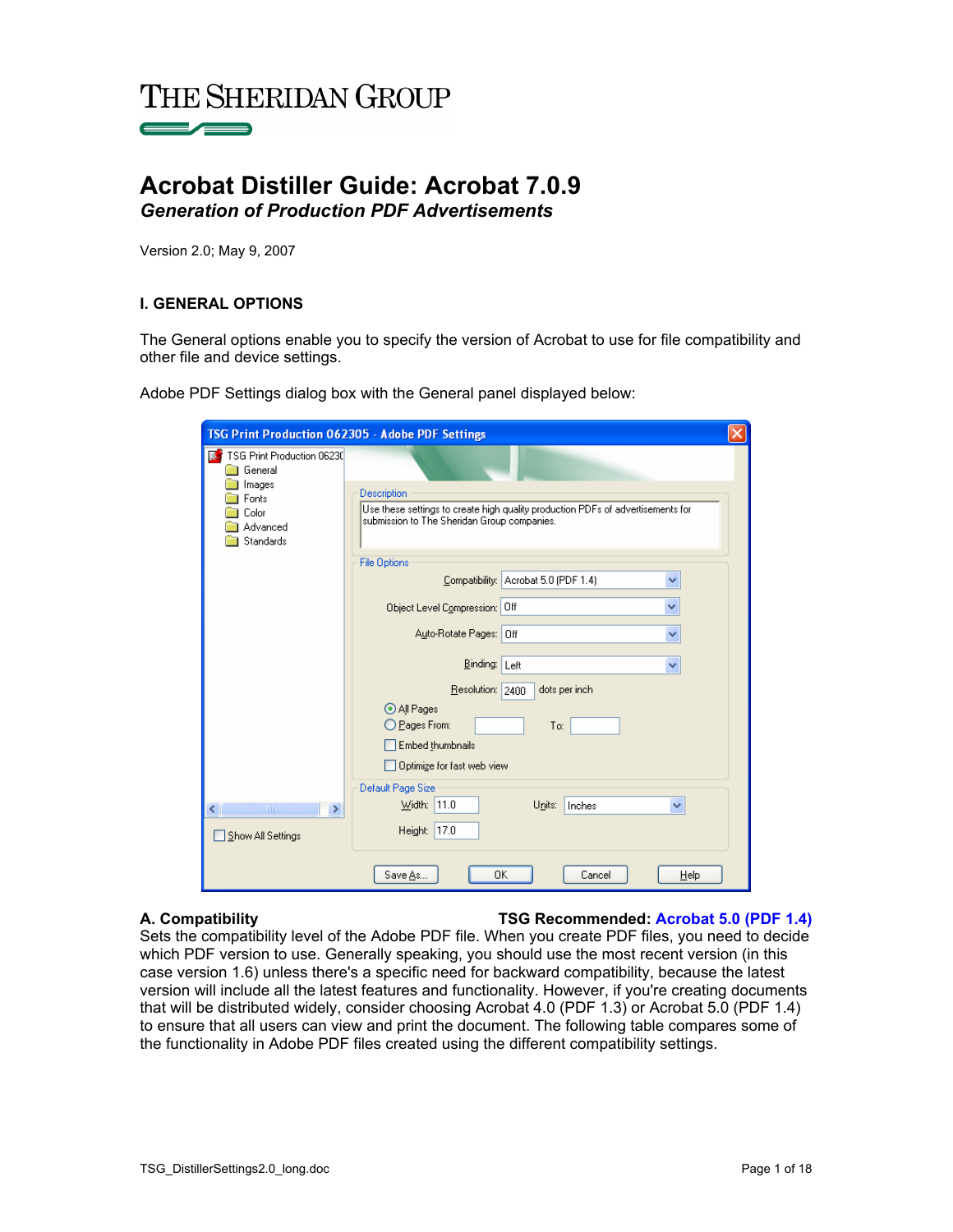| Acrobat 4.0<br>(PDF 1.3)                                                                                                                         | Acrobat 5.0<br>(PDF 1.4)                                                                                                                                               | Acrobat 6.0<br>(PDF 1.5)                                                                                                                                                    | Acrobat 7.0<br>(PDF 1.6)                                                                                                                                                    |
|--------------------------------------------------------------------------------------------------------------------------------------------------|------------------------------------------------------------------------------------------------------------------------------------------------------------------------|-----------------------------------------------------------------------------------------------------------------------------------------------------------------------------|-----------------------------------------------------------------------------------------------------------------------------------------------------------------------------|
| PDF files can be<br>opened with Acrobat<br>3.0 and Acrobat<br>Reader 3.0 and later.                                                              | PDF files can be opened<br>with Acrobat 3.0 and<br>Acrobat Reader 3.0 and<br>later. However, features<br>specific to later versions<br>may be lost or not<br>viewable. | Most PDF files can be<br>opened with Acrobat 4.0<br>and Acrobat Reader 4.0<br>and later. However.<br>features specific to later<br>versions may be lost or<br>not viewable. | Most PDF files can be<br>opened with Acrobat 4.0<br>and Acrobat Reader 4.0<br>and later. However,<br>features specific to later<br>versions may be lost or not<br>viewable. |
| ICC color<br>management is not<br>supported.                                                                                                     | ICC color management<br>is supported.                                                                                                                                  | ICC color management<br>is supported.                                                                                                                                       | ICC color management is<br>supported.                                                                                                                                       |
| Cannot contain<br>artwork that uses live<br>transparency effects.<br>Any transparency<br>must be flattened prior<br>to converting to PDF<br>1.3. | Supports the use of live<br>transparency in artwork.                                                                                                                   | Supports the use of live<br>transparency in artwork.                                                                                                                        | Supports the use of live<br>transparency in artwork.                                                                                                                        |
| Layers are not<br>supported.                                                                                                                     | Layers are not<br>supported.                                                                                                                                           | Preserves layers when<br>creating PDF files from<br>applications that support<br>the generation of layered<br>PDF documents, such as<br>Illustrator CS or InDesign<br>CS.   | Preserves layers when<br>creating PDF files from<br>applications that support<br>the generation of layered<br>PDF documents, such as<br>Illustrator CS or InDesign<br>CS.   |
| DeviceN color space<br>with 8 colorants is<br>supported.                                                                                         | DeviceN color space<br>with 8 colorants is<br>supported.                                                                                                               | DeviceN color space<br>with up to 31 colorants is<br>supported.                                                                                                             | DeviceN color space with<br>up to 31 colorants is<br>supported.                                                                                                             |
| Smooth-shaded<br>objects are converted<br>to images.                                                                                             | Smooth shading is<br>supported.                                                                                                                                        | Smooth shading is<br>supported.                                                                                                                                             | Smooth shading is<br>supported.                                                                                                                                             |
| Masked images do not<br>display or print<br>correctly.                                                                                           | Masked images display<br>and print correctly.                                                                                                                          | Masked images display<br>and print correctly.                                                                                                                               | Masked images display<br>and print correctly.                                                                                                                               |
| Pages can be up to 45<br>inches (114.3cm) in<br>either dimension.                                                                                | Pages can be up to 200<br>inches (508cm) in either<br>dimension.                                                                                                       | Pages can be up to 200<br>inches (508cm) in either<br>dimension.                                                                                                            | Pages can be up to<br>15,000,000 inches<br>(31,800,000cm) in either<br>dimension.                                                                                           |
| Double-byte fonts can<br>be embedded.<br>(Distiller converts the<br>fonts when<br>embedding.)                                                    | Double-byte fonts can<br>be embedded.                                                                                                                                  | Double-byte fonts can be<br>embedded.                                                                                                                                       | Double-byte fonts can be<br>embedded.                                                                                                                                       |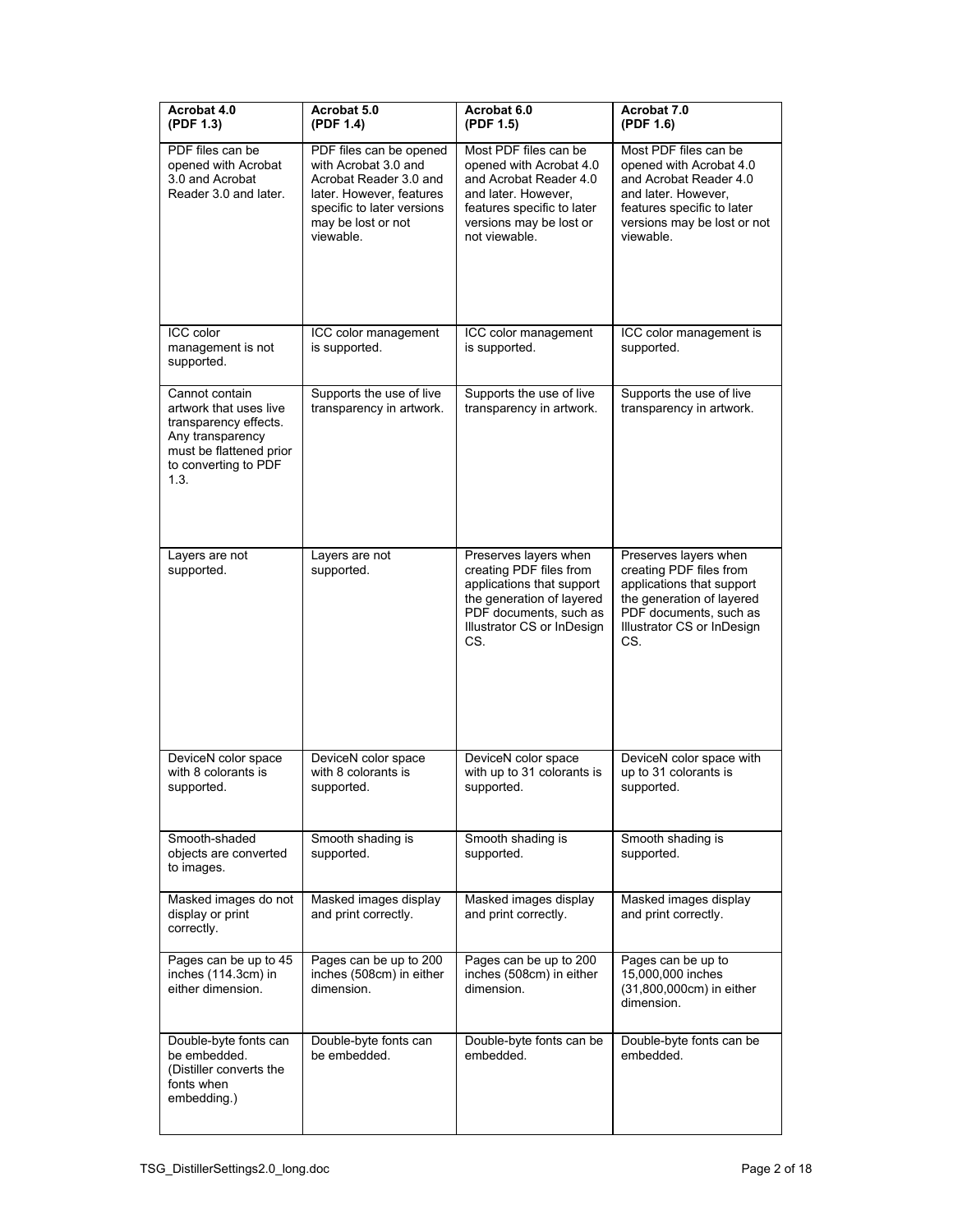| TrueType fonts are not               | TrueType fonts are                 | TrueType fonts are                 | TrueType fonts are                                                                       |
|--------------------------------------|------------------------------------|------------------------------------|------------------------------------------------------------------------------------------|
| searchable.                          | searchable.                        | searchable.                        | searchable.                                                                              |
| 40-bit RC4<br>security<br>supported. | 128-bit RC4<br>security supported. | 128-bit RC4<br>security supported. | 128-bit RC4 and 128-<br>bit AES (Advanced<br>Encryption Standard)<br>security supported. |

**B. Object Level Compression TSG Recommended: Off**

Consolidates small objects (each of which isn't compressible itself) into streams that can then be efficiently compressed. Off does not compress any structural information in the PDF document. Select this option if you want users to view, navigate, and interact with bookmarks and other structural information using Acrobat 5.0 and later. Tags Only compresses structural information in the PDF document. Using this setting results in a PDF file that can be opened and printed with Acrobat 5.0, but any accessibility, structure, or tagged PDF information will not be visible by Acrobat 5.0 or Acrobat Reader 5.0; Acrobat 6.0 and later and Adobe Reader 6.0 and later are able to view this information.

## **C. Auto-Rotate Pages TSG Recommended: Off**

Automatically rotates pages based on the orientation of the text or DSC comments. For example, some pages (such as those containing tables) may require the document to be turned sideways to be read. With Auto-Rotate Pages selected, choose Individually to rotate each page based on the direction of the text on that page. Choose Collectively by File to rotate all pages in the document based on the orientation of the majority of text.

**Note:** If Process DSC Comments is selected in the Advanced panel and if %%Viewing Orientation comments are included, these comments take precedence in determining page orientation.

# **D. Binding TSG Recommended: Left**

Specifies whether to display a PDF file with left-side or right-side binding. This affects the display of pages in the Facing Page - Continuous layout and the display of thumbnails side by side.

### **E. Resolution TSG Recommended: 2400**

Emulates the resolution of a printer for PostScript files that adjust their behavior according to the resolution of the printer they are printing to. For most PostScript files, a higher resolution setting results in larger but higher quality PDF files, while a lower setting results in smaller but lower quality PDF files. Most commonly, resolution determines the number of steps in a gradient or blend. You can enter a value from 72 to 4000. Generally, however, you should leave this at the default setting unless you plan to print the PDF file on a specific printer and you want to emulate the resolution defined in the original PostScript file.

**Note:** Increasing the resolution setting increases file size and may slightly increase the time required to process some files.

### **F. Pages TSG Recommended: All Pages**

Specifies which pages to convert to Adobe PDF. Leave the To box empty to create a range from the page number you enter in the From box to the end of the file.

### **G. Embed Thumbnails TSG Recommended: Off**

Embeds a thumbnail preview for each page in the PDF file. Embedding thumbnails increases the PDF file size. Versions of Acrobat 5.0 and later (including Adobe Reader) automatically generate thumbnails dynamically whenever you click the Pages tab of a PDF file. Therefore, you can deselect this setting when users of Acrobat 5.0 and later will view and print the document.

# **H. Optimize For Fast Web View TSG Recommended: Off**

Restructures the file for page-at-a-time downloading (byte serving) from web servers. This option compresses text and line art, regardless of what you have selected as compression settings on the Images panel. This makes for faster access and viewing when downloading the file from the web or a network.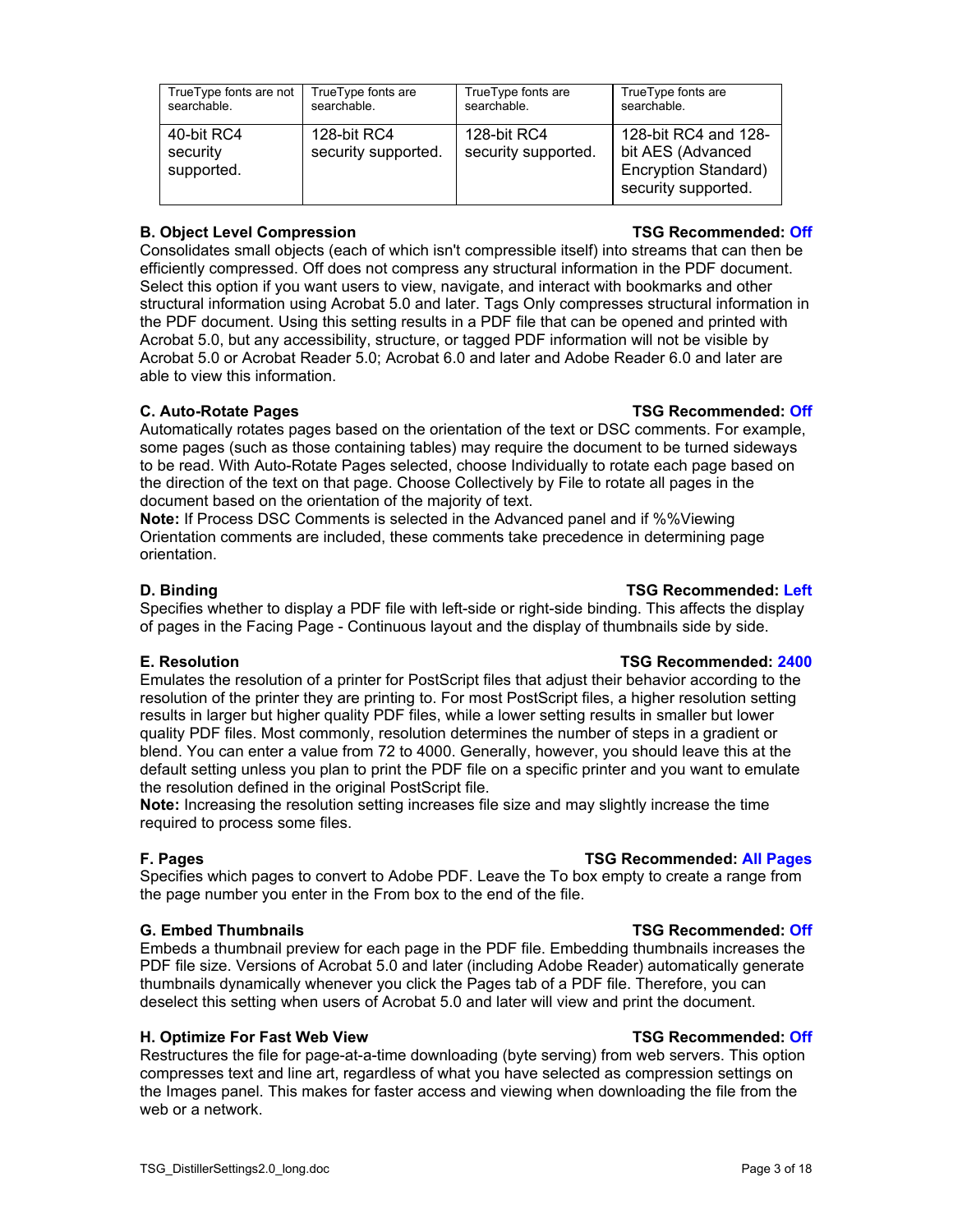#### **I. Default Page Size TSG Recommended: 11 x 17 Inches**

Specifies the page size to use when one is not specified in the original file. Typically, PostScript files include this information, except for EPS files, which give a bounding box size, but not a page size. Since EPS images do not define a page size, choosing 11 x 17 ensures that oversize EPS files will not have content cropped off in the event that the image size was greater than the default setting of 8.5 x 11.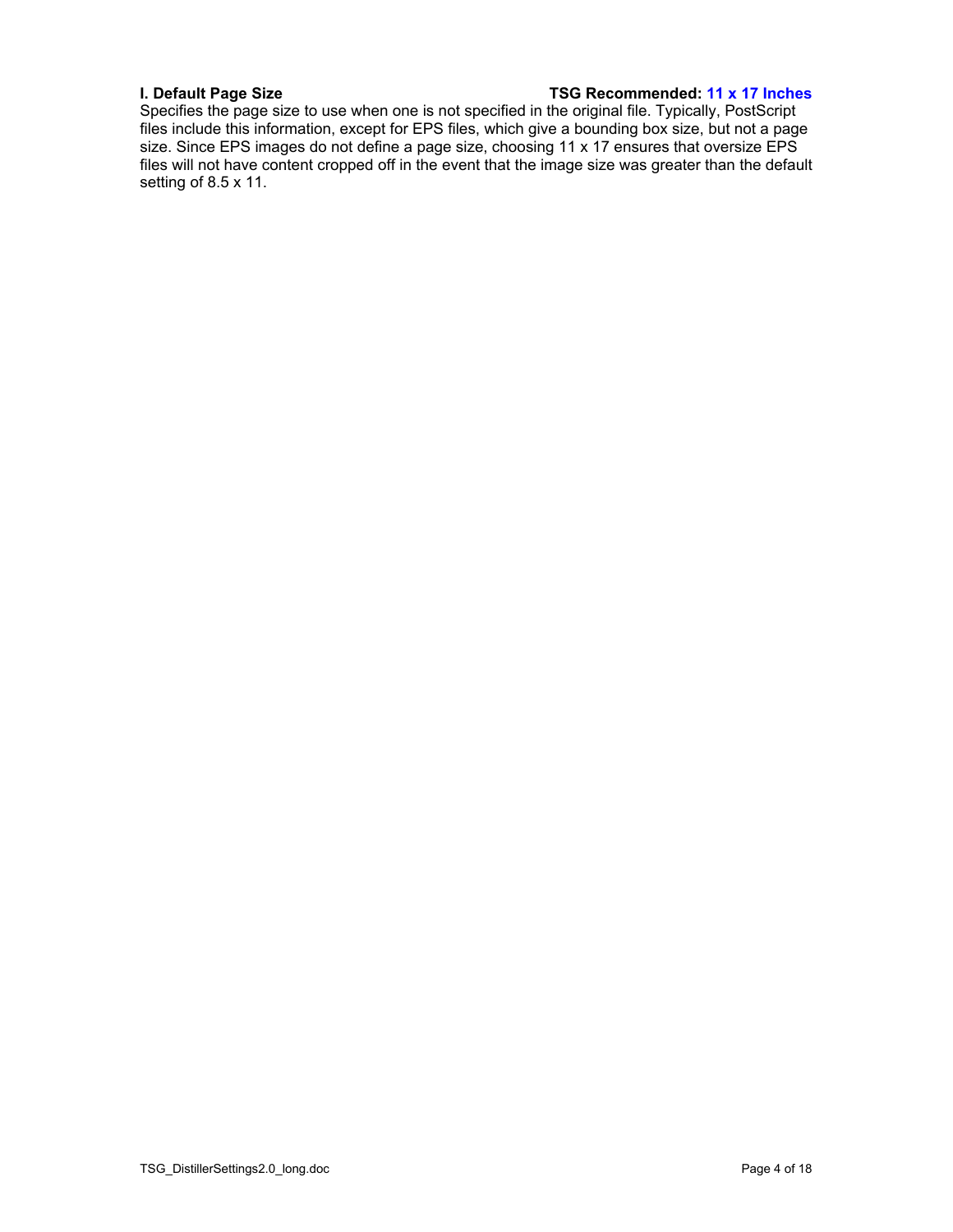#### **II. IMAGE OPTIONS**

|                               | TSG Print Production 062305 - Adobe PDF Settings |                                        |      |
|-------------------------------|--------------------------------------------------|----------------------------------------|------|
| TSG Print Production 06230    | Color Images                                     |                                        |      |
| General                       | Downsample: Off                                  | 300<br>pixels per inch<br>$\checkmark$ |      |
| Images                        |                                                  |                                        |      |
| Fonts<br>Color                |                                                  |                                        |      |
| Advanced                      | Compression:<br><b>ZIP</b>                       | $\checkmark$                           |      |
| <b>Standards</b>              |                                                  |                                        |      |
|                               |                                                  |                                        |      |
|                               | Grayscale Images                                 |                                        |      |
|                               | Off<br>Downsample:                               | 300<br>$\checkmark$<br>pixels per inch |      |
|                               |                                                  |                                        |      |
|                               |                                                  |                                        |      |
|                               | <b>ZIP</b><br>Compression:                       | $\checkmark$                           |      |
|                               |                                                  |                                        |      |
|                               |                                                  |                                        |      |
|                               | Monochrome Images                                |                                        |      |
|                               | Downsample: Off                                  | 1200<br>pixels per inch<br>v           |      |
|                               |                                                  |                                        |      |
|                               |                                                  |                                        |      |
|                               | CCITT Group 4<br>Compression:                    | $\ddotmark$                            |      |
|                               | Off<br>Anti-alias to gray:                       | ×                                      |      |
|                               |                                                  |                                        |      |
| ≮∥<br>$\mathbf{m}$<br>$\,>\,$ |                                                  |                                        |      |
|                               | Policy                                           |                                        |      |
| Show All Settings             |                                                  |                                        |      |
|                               |                                                  |                                        |      |
|                               | 0K<br>Save As                                    | Cancel                                 | Help |

The Images options specify dowmsampling and compression for images.

### **A. Downsample TSG Recommended: See screen shot above**

To downsample color, grayscale, or monochrome images, Distiller combines pixels in a sample area to make one larger pixel. You provide the resolution of your output device in dots per inch (dpi) and enter a resolution in pixels per inch (ppi) in the For Images Above box. For all images with resolution above this threshold, Distiller combines pixels as needed to reduce the image's resolution (ppi) to the specified dpi setting.

- **Average Downsampling To** averages the pixels in a sample area and replaces the entire area with the average pixel color at the specified resolution.
- **Subsampling To** chooses a pixel in the center of the sample area and replaces the entire area with that pixel at the specified resolution. Subsampling significantly reduces the conversion time compared with downsampling, but results in images that are less smooth and continuous.
- **Bicubic Downsampling To** uses a weighted average to determine pixel color and usually yields better results than the simple averaging method of downsampling. Bicubic is the slowest but most precise method, resulting in the smoothest tonal gradations.

The resolution setting for color and grayscale should be 1.5 to 2 times the line screen ruling at which the file will be printed. (As long as you don't go below this recommended resolution setting, images that contain no straight lines or geometric or repeating patterns won't be affected by a lower resolution.)

While the absolutely ideal resolution for monochrome images should be the same as the output device, TSG imagesetting/platesetting devices image at 2400 dpi. Files of this resolution would be excessively large in file size and saving a monochrome image at a resolution higher than 1200 dpi increases the file size without noticeably improving image quality.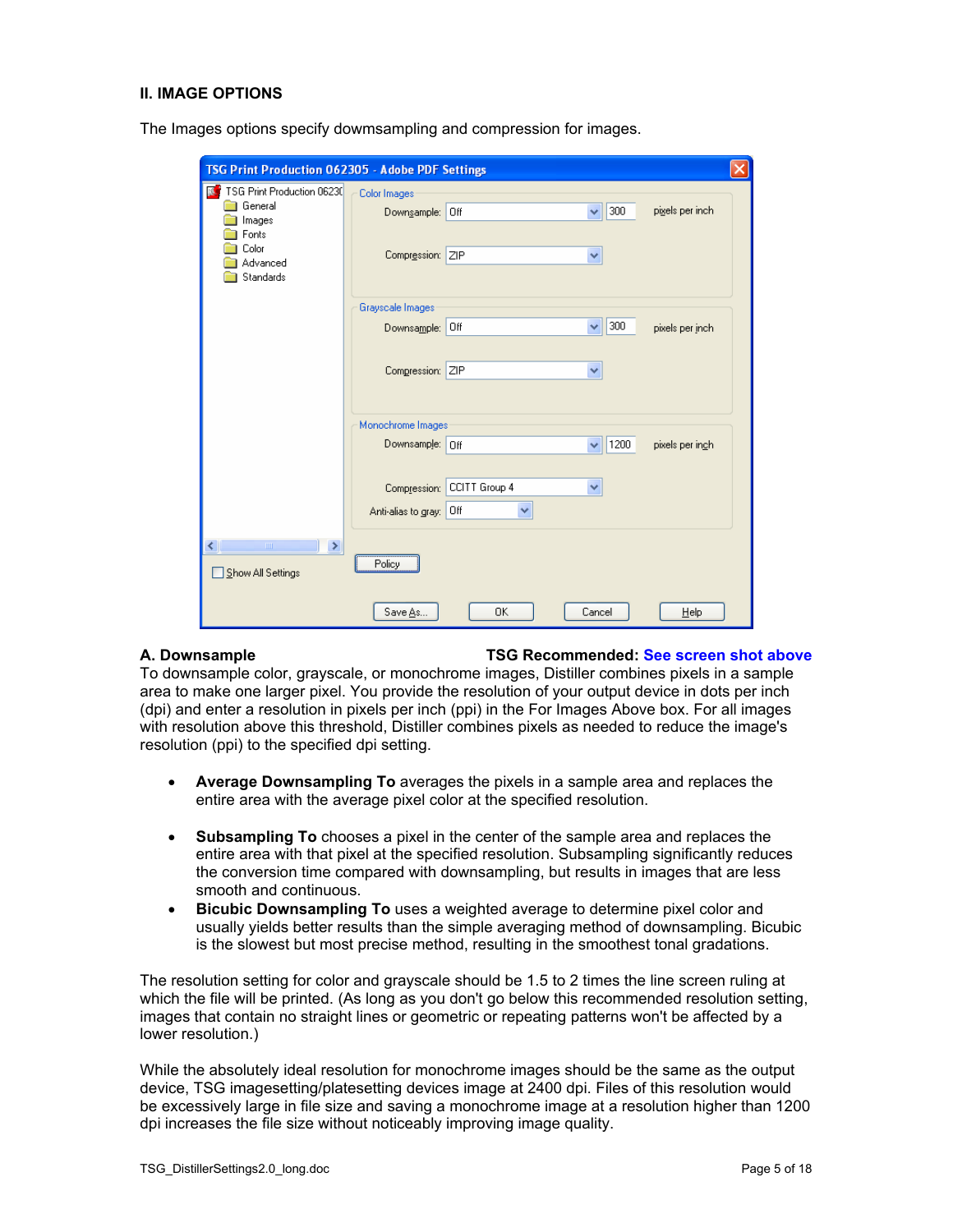You should also consider whether users need to magnify a page. For example, if you are creating a PDF document of a map, consider using a higher image resolution so that users can zoom in on the map.

**Note:** Resampling monochrome images can have unexpected viewing results, such as no image display. If this happens, turn off resampling and convert the file again. This problem is most likely to occur with subsampling, and least likely with bicubic downsampling.

The following table shows common types of printers and their resolution measured in dpi, their default screen ruling measured in lines per inch (lpi), and a resampling resolution for images measured in pixels per inch (ppi). For example, if you were printing to a 600-dpi laser printer, you would enter 170 for the resolution at which to resample images.

| <b>Printer resolution</b> | <b>Default line screen</b> | Image resolution |
|---------------------------|----------------------------|------------------|
| 300 dpi (laser printer)   | 60 lpi                     | 120 ppi          |
| 600 dpi (laser printer)   | 85 Ipi                     | 170 ppi          |
| 1200 dpi (imagesetter)    | 120 lpi                    | 240 ppi          |
| 2400 dpi (imagesetter)    | 150 lpi                    | 300 ppi          |

### **B. Compression/Image Quality**

Sets the compression to be applied to color, grayscale, and monochrome images. For color and grayscale images, also sets the image quality.

### **For color or grayscale images: TSG Recommended: ZIP**

- Choose ZIP to apply compression that works well on images with large areas of single colors or repeating patterns, such as screen shots, simple images created with paint programs, and black-and-white images that contain repeating patterns.
- Choose JPEG, quality minimum to maximum, to apply compression that is suitable for grayscale or color images, such as continuous-tone photographs that contain more detail than can be reproduced on-screen or in print.
- Choose JPEG2000, quality Lossless, to apply lossless compression with additional advantages, such as progressive display. To display JPEG2000 options, you must select Acrobat 6.0 (PDF 1.5) or later from the Compatibility menu on the General panel. (JPEG2000 is the new international standard for the compression and packaging of image data.
- Choose Automatic (JPEG) or Automatic (JPEG2000) to determine automatically the best quality for color and grayscale images.

### **For monochrome images: TSG Recommended: CCITT G4**

• Choose CCITT Group 4. Make sure that monochrome images are scanned as monochrome and not as grayscale. Scanned text is sometimes saved as grayscale images by default. Grayscale text compressed with the JPEG compression method is muddy at best, and may be unreadable.

### **Anti-Alias To Gray TSG Recommended: Off**

Smooths jagged edges in monochrome images. Choose 2 bit, 4 bit, or 8 bit to specify 4, 16, or 256 levels of gray. *Anti-aliasing may cause small type or thin lines to look blurry.*

### **C. Policy TSG Recommended: See screen shot below**

Specifies how to process images when they are below the resolution you define. For Color, Grayscale, and Monochrome images, enter a resolution, and then select either Ignore, Warn And Continue or Cancel Job from the pop-up menu.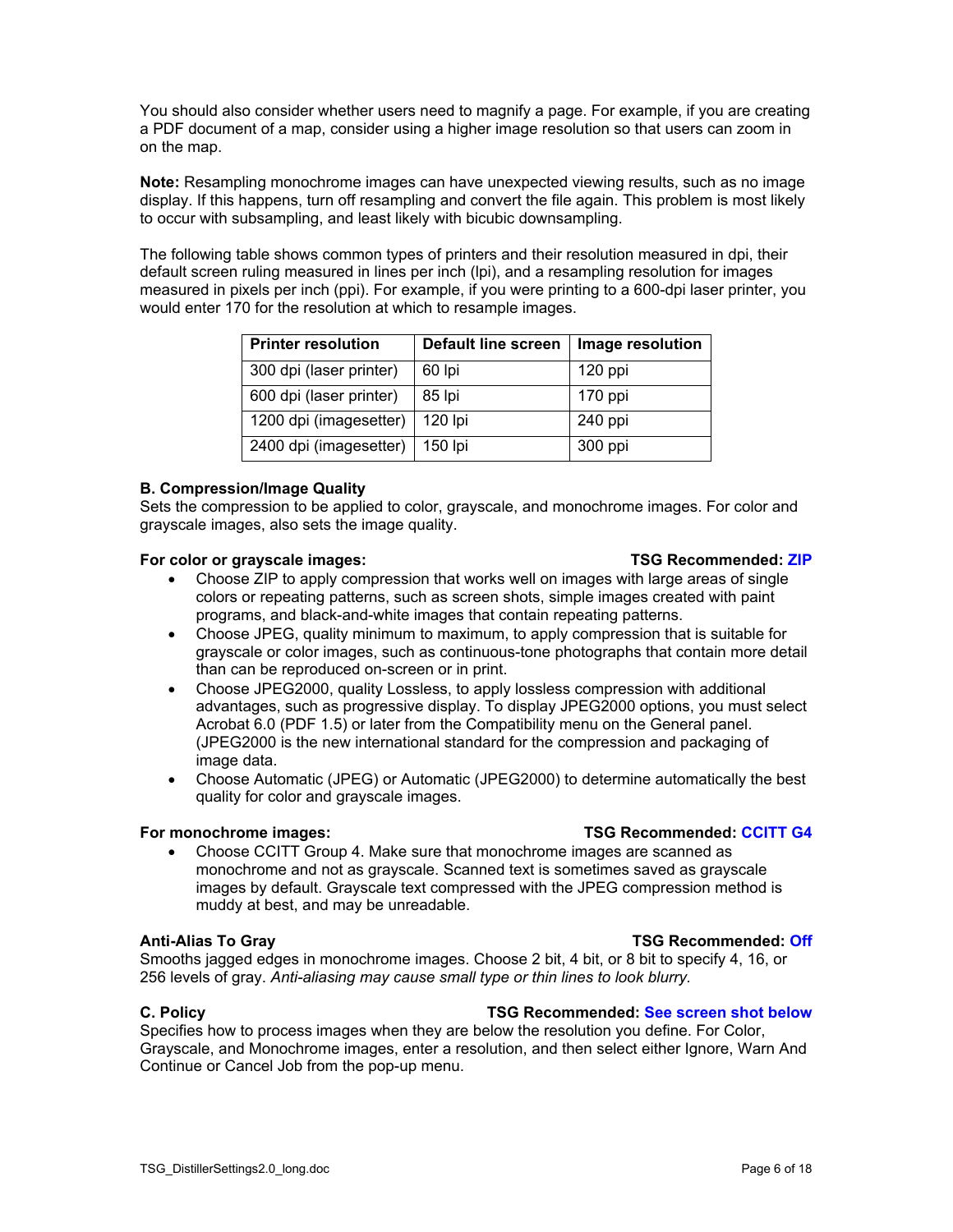| <b>Adobe PDF - Image Policy</b> |                                     |
|---------------------------------|-------------------------------------|
| Color Image Policy              |                                     |
| When image resolution is below: | $\leftarrow$ pigels per inch<br>300 |
|                                 | Warn and continue<br>v              |
| Grayscale Image Policy          |                                     |
| When image resolution is below: | pixels per inch<br>300              |
|                                 | Warn and continue<br>v              |
| Monochrome Image Policy         |                                     |
| When image resolution is below: | pigels per inch<br>1000<br>٠        |
|                                 | Warn and continue<br>v              |
| OK                              | Cancel                              |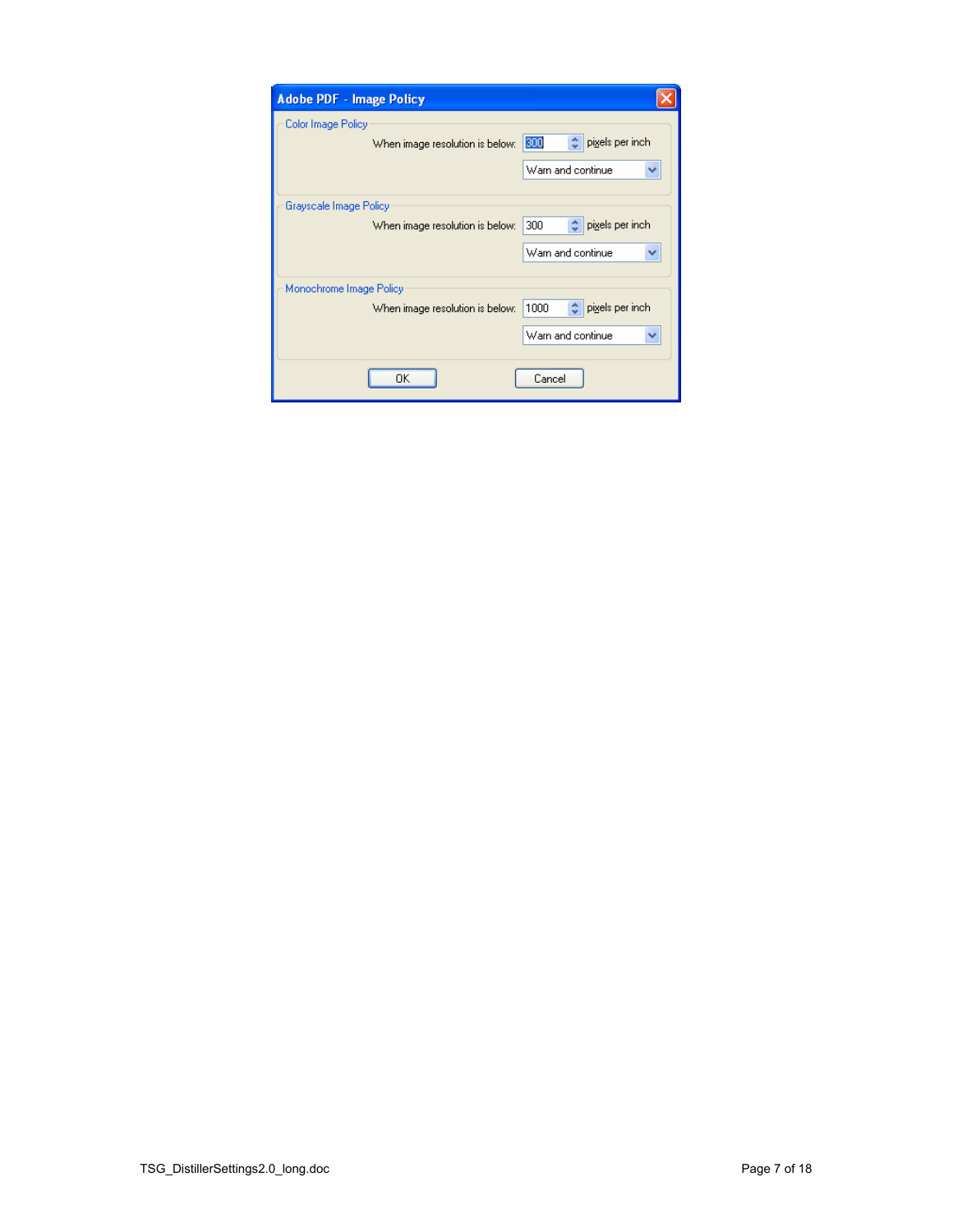#### **III. FONT OPTIONS**

The Fonts options specify which fonts to embed in an Adobe PDF file, and whether to embed a subset of characters used in the PDF file. You can embed OpenType, TrueType, and Type 1 fonts.

|                                                                                                                                                    | <b>TSG Print Production 062305 - Adobe PDF Settings</b>                                                                                                                                                                                                                                                                                                                                                                           |                                 |
|----------------------------------------------------------------------------------------------------------------------------------------------------|-----------------------------------------------------------------------------------------------------------------------------------------------------------------------------------------------------------------------------------------------------------------------------------------------------------------------------------------------------------------------------------------------------------------------------------|---------------------------------|
| TSG Print Production 06230<br>General<br>Images<br>Fonts<br>Color<br>Advanced<br><b>Standards</b>                                                  | $\boxed{\triangledown}$ Embed all fonts<br>Embed OpenType fonts<br>Subset embedded fonts when percent of characters used is less than:<br>Only fonts with appropriate permission bits will be embedded<br>G<br>Cancel job<br>v<br>When embedding fails:                                                                                                                                                                           | $\boldsymbol{\mathcal{Z}}$<br>0 |
|                                                                                                                                                    | Embedding<br>Always Embed:<br>Font Source:<br>C:\WINDOWS\Fonts\<br>T AgencyFB-Bold<br>Ą<br>tr AgencyFB-Reg<br>Add --><br><b>なんのうちゃく 中国</b><br><sup>T</sup> AlbaMatter<br>t AlbaSuper<br>T Algerian<br>T Arial Black<br>Never Embed:<br>T Arial-BoldItalicMT<br>T Arial-BoldMT<br>T Arial-ItalicMT<br>T ArialMT<br>Add -- ><br><sup>T</sup> ArialNarrow<br>T ArialNarrow-Bold<br>tr ArialNarrow BoldItalic<br>T ArialNarrow-Italic | v                               |
| ≮∣<br>$\mathbf{m}% =\mathbf{v}^{T}\mathbf{v}^{T}\mathbf{v}^{T}\mathbf{v}^{T}+\mathbf{v}^{T}\mathbf{v}^{T}\mathbf{v}^{T}$<br>×<br>Show All Settings | Add Name                                                                                                                                                                                                                                                                                                                                                                                                                          | Remove                          |
|                                                                                                                                                    | 0K<br>Cancel<br>Save As                                                                                                                                                                                                                                                                                                                                                                                                           | Help                            |

Adobe PDF Settings dialog box with the Fonts panel displayed below:

#### **Embed All Fonts TSG Recommended: On**

Embeds all fonts used in the file. Font embedding is required for PDF/X compliance.

#### **Embed OpenType Fonts TSG Recommended: On**

Embeds all OpenType fonts used in the file, and maintains Open Type font information for advanced line layout. This option is available only if Acrobat 7.0 (PDF 1.6) is selected from the Compatibility menu in the General panel.

### **Subset Embedded Fonts When Percent of Characters Used Is Less Than 0% - Off**

Specifies a threshold percentage if you want to embed only a subset of the fonts. For example, if the threshold is 35, and less than 35% of the characters are used, Distiller embeds only those characters.

*The TSG recommended setting for non-subsetting of fonts is used as a preventative measure against character drop-out if PDFs are combined using an older version of Acrobat. As a policy TSG requires new ads supplied when any editing is required.* 

Specifies how Distiller should respond if it cannot find a font to embed when processing a file. You can have Distiller ignore the request and substitute the font, warn you and substitute the font, or cancel processing of the current job.

# **When Embedding Fails TSG Recommended: Cancel Job**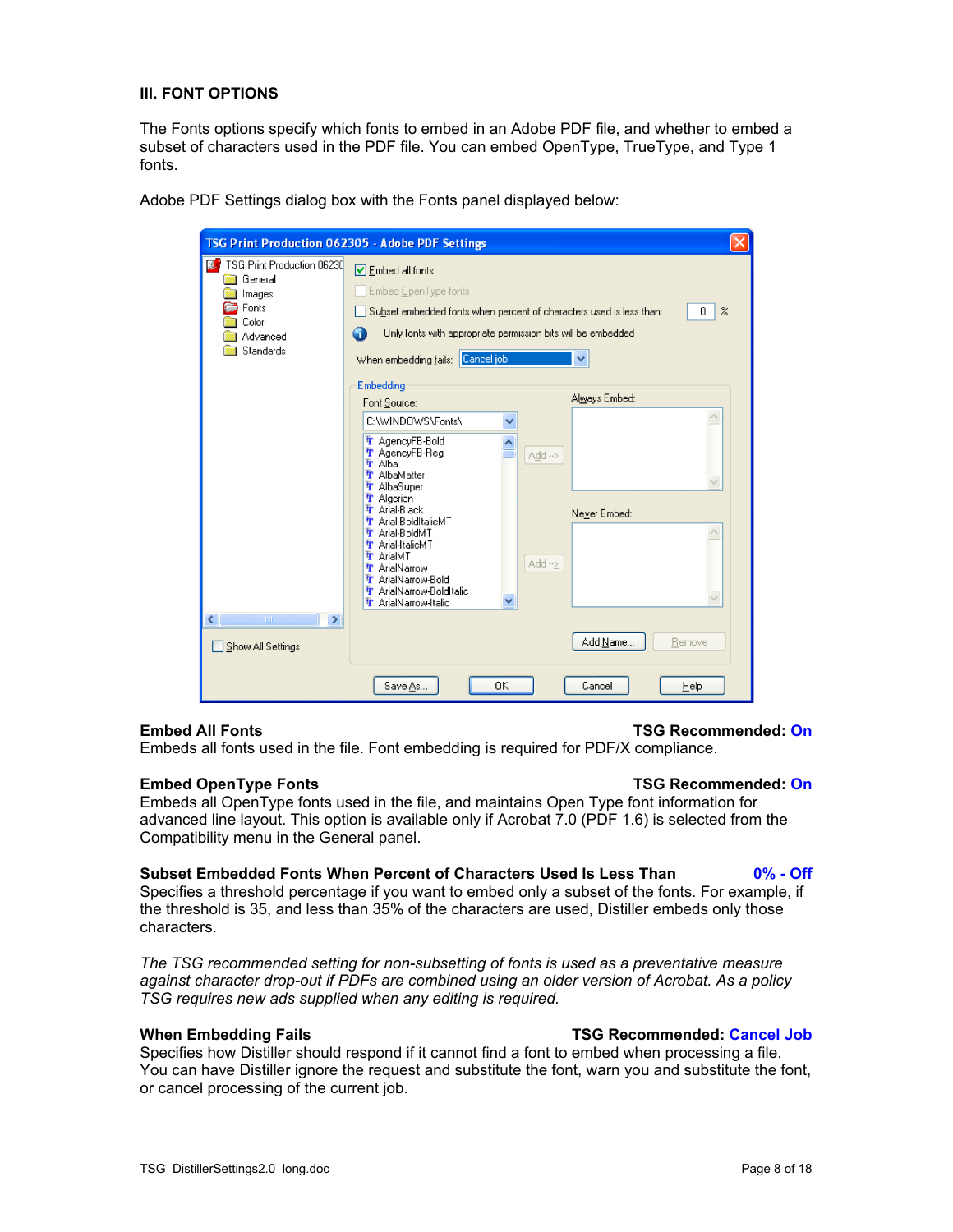#### **Always Embed TSG Recommended: None**

To embed only certain fonts, move them into the Always Embed list. Make sure that Embed All Fonts is not selected.

### **Never Embed TSG Recommended: None**

Move fonts that you do not want to embed to this list. If necessary, choose a different font folder from the pop-up menu to display the font in the font list.

**Note:** Fonts that have license restrictions are preceded by a padlock icon. If you select a font with a license restriction, the nature of the restriction is described in the explanation area of the Adobe PDF Options dialog box.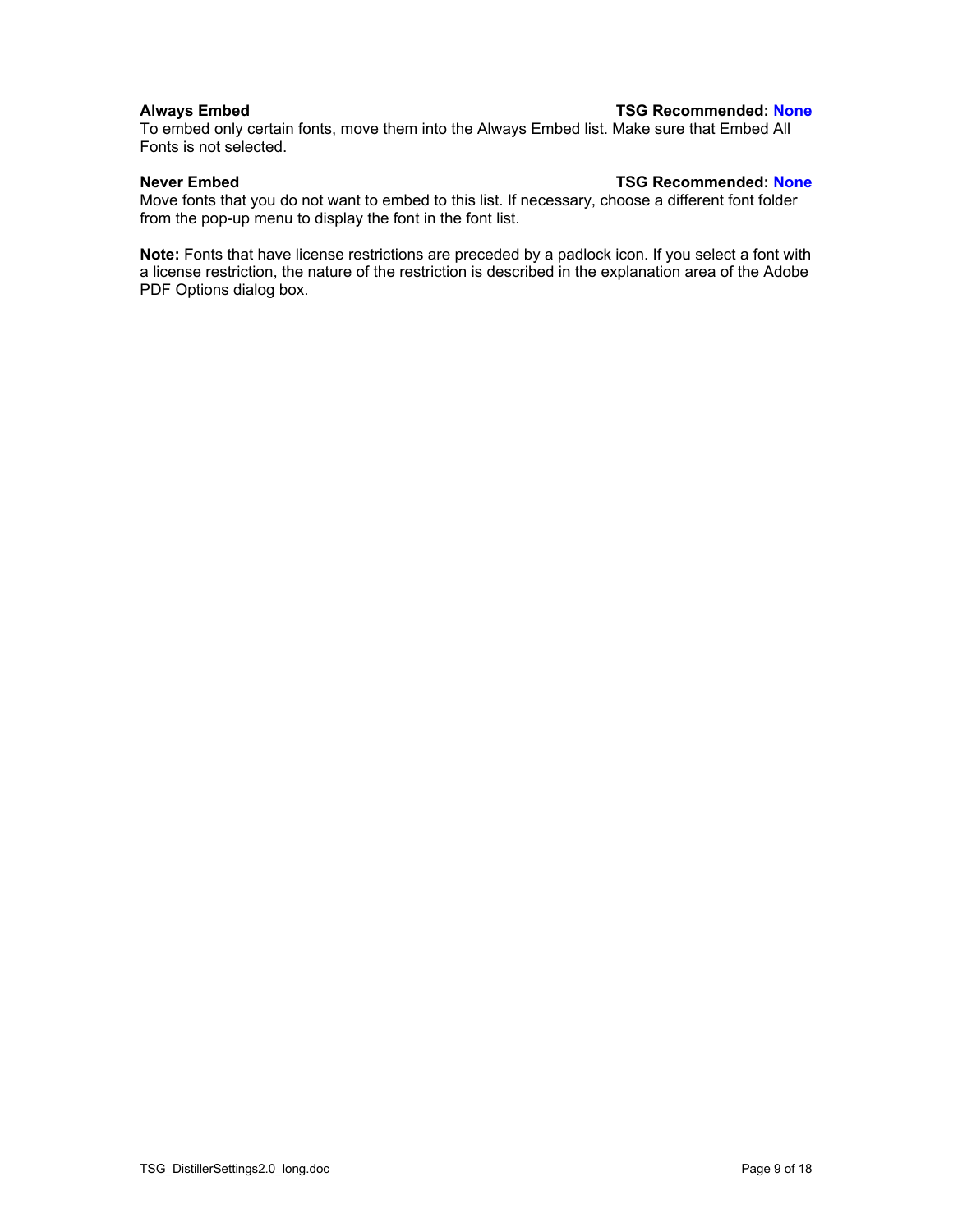### **IV. COLOR OPTIONS**

Whether you are using color management information in the PostScript file, using Distiller Custom Settings Files, or defining custom settings, you set all color management information for Distiller on the Color panel of the Adobe PDF Settings dialog box.

| Adobe PDF Settings dialog box with the Color panel displayed below: |  |  |  |  |  |
|---------------------------------------------------------------------|--|--|--|--|--|
|                                                                     |  |  |  |  |  |

|                                                          | <b>TSG Print Production 062305 - Adobe PDF Settings</b>             |  |
|----------------------------------------------------------|---------------------------------------------------------------------|--|
| TSG Print Production 06230<br>General<br>Images<br>Fonts | Adobe Color Settings<br>Color Management Off<br>Settings File:<br>v |  |
| Color<br>Advanced<br>Standards                           | Color Management Policies<br>Leave Color Unchanged<br>$\vee$        |  |
|                                                          | Document Rendering Intent: Preserve<br>$\searrow$                   |  |
|                                                          | <b>Working Spaces</b>                                               |  |
|                                                          | Gray: Gray Gamma 2.2<br>$\checkmark$                                |  |
|                                                          | RGB: Adobe RGB (1998)<br>$\checkmark$                               |  |
|                                                          | CMYK: U.S. Web Coated (SWOP) v2<br>$\vee$                           |  |
|                                                          | √ Preserve CMYK values for calibrated CMYK color spaces             |  |
|                                                          | Device-Dependent Data                                               |  |
|                                                          | Preserve under color removal and black generation                   |  |
|                                                          | When transfer functions are found:<br>Remove                        |  |
| ∢∣<br>$\mathbf{m}$<br>×                                  | Preserve halftone information                                       |  |
| Show All Settings                                        |                                                                     |  |
|                                                          | OΚ<br>Save As<br>Cancel<br>Help                                     |  |

### **Settings File TSG Recommended: Color Management Off**

Choose the color setting you want to use. This menu contains a list of color settings that are also used in major graphics applications, such as Adobe Photoshop and Adobe Illustrator. The color setting you choose determines the other options available in this dialog box. For example, if you choose anything other than None, all options other than those for Device-Dependent Data are predefined and dimmed. You can edit the Color Management Policies and Working Spaces settings only if you select None for Settings File.

### **Color Management Policies**

If you selected None from the Settings File menu, choose a color management policy to specify how Distiller converts unmanaged color in a PostScript file when you are not using a Distiller CSF.

- **Leave Color Unchanged.** Leaves device-dependent colors unchanged and preserves device-independent colors as the nearest possible equivalent in PDF. This is a useful option for print shops that have calibrated all their devices, have used that information to specify color in the file, and are only outputting to those devices.
- **Tag (or Convert) Everything For Color Management**. If you selected Acrobat 4.0 (PDF 1.3) or later compatibility on the General panel, this option tags (embeds) color objects with an ICC profile when distilling files and calibrates color in the images, making colors in the resulting PDF files device-independent. If you selected Acrobat 3.0 (PDF 1.2) compatibility, this option does not embed ICC profiles in the files. However, devicedependent color spaces in files (RGB, Grayscale, and CMYK) are converted to deviceindependent color spaces (CalRGB, CalGray, and LAB).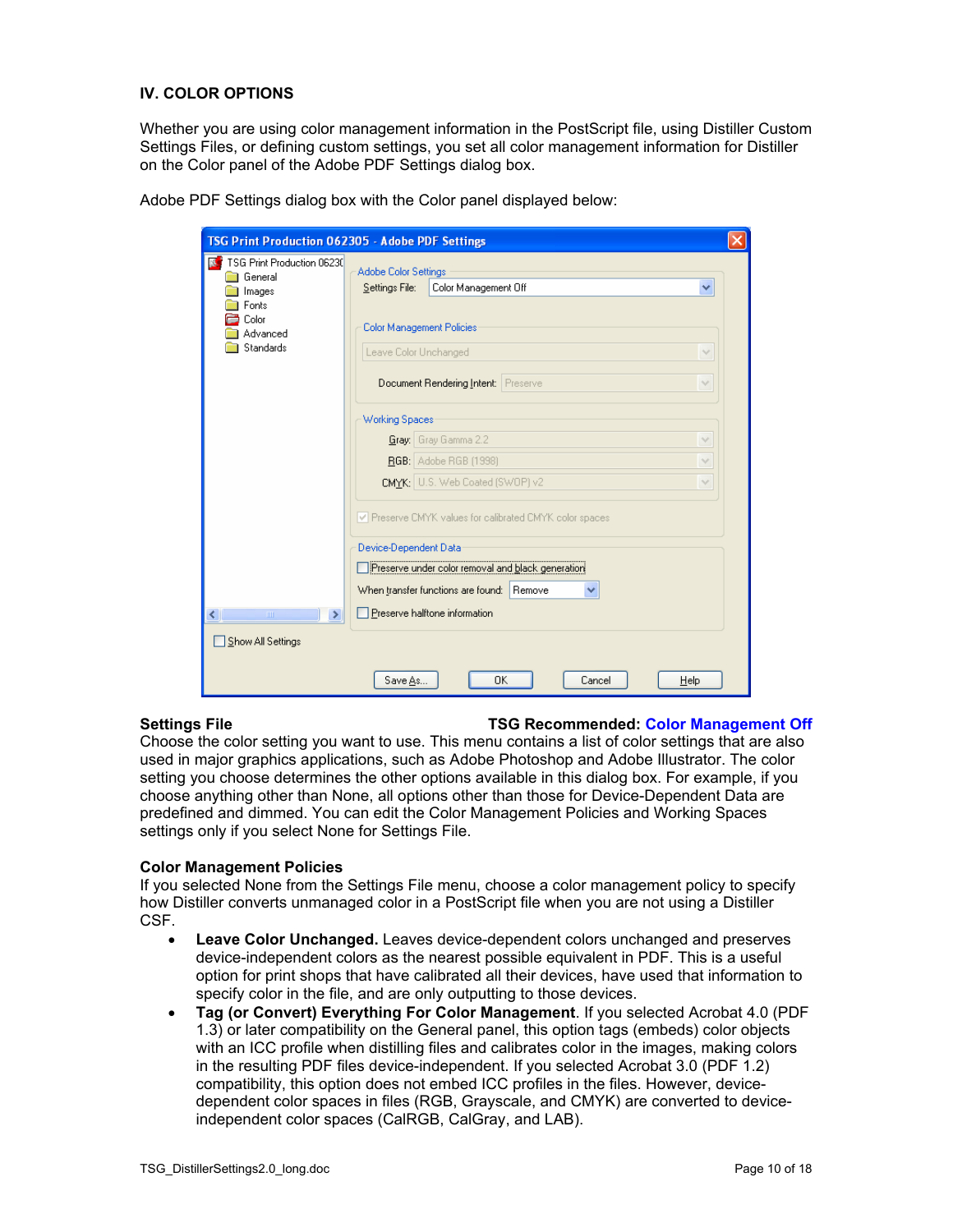- **Tag (or Convert) Only Images For Color Management.** If you selected Acrobat 4.0 (PDF 1.3) compatibility on the General panel, this option tags (embeds) ICC profiles only in images, not in text or vector objects, when distilling files. This prevents black text from undergoing any color shift. If you selected Acrobat 3.0 (PDF 1.2) compatibility, this option does not embed ICC profiles in the files. However, device-dependent color spaces in images (RGB, Grayscale, and CMYK) are converted to device-independent color spaces (CalRGB, CalGray, and LAB). Text and vector objects are not converted.
- **Convert All Colors To sRGB (or Convert Everything To CalRGB).** Calibrates color in the file, making the color device-independent, similar to Tag (or Convert) Everything for Color Management. If you selected Acrobat 4.0 (PDF 1.3) or later compatibility on the General panel, CMYK and RGB images are converted to sRGB. If you selected Acrobat 3.0 (PDF 1.2) compatibility, CMYK and RGB images are converted to calibrated RGB (CalRGB). Regardless of the compatibility option you select, grayscale images are left unchanged. This option usually reduces the size and increases the display speed of PDF files, because less information is needed to describe RGB images than CMYK images. Because RGB is the native color space used on monitors, no color conversion is necessary during display, which contributes to fast online viewing. This option is recommended if the PDF file will be used online or with low-resolution printers.
- **Convert All Colors To CMYK**. Converts color spaces to DeviceGray or DeviceCMYK according to the options specified in the Working Spaces menu. All Working Spaces must be specified.

### **Rendering Intent**

Choose a method to map colors between color spaces. The result of any particular method depends on the profiles of the color spaces. For example, some profiles produce identical results with different methods.

- Default means that the intent is specified in the output device rather than in the PDF file. In many output devices, Relative Colorimetric is the default intent.
- Perceptual aims to preserve the visual relationship between colors so it's perceived as natural to the human eye, even though the color values themselves may change. This intent is suitable for photographic images with lots of out-of-gamut colors.
- Saturation tries to produce vivid colors in an image at the expense of color accuracy. This rendering intent is suitable for business graphics like graphs or charts, where bright saturated colors are more important than the exact relationship between colors (such as in a photographic image).
- Absolute Colorimetric leaves colors that fall inside the destination gamut unchanged. Outof-gamut colors are clipped. No scaling of colors to destination white point is performed. This intent aims to maintain color accuracy at the expense of preserving relationships between colors and is suitable for proofing to simulate the output of a particular device.
- Relative Colorimetric compares the extreme highlight of the source color space to that of the destination color space and shifts all colors accordingly. Out-of-gamut colors are shifted to the closest reproducible color in the destination color space. Relative colorimetric preserves more of the original colors in an image than Perceptual.

**Note:** In all cases, intents may be ignored or overridden by color management operations that occur subsequently to the creation of the PDF file.

### **Working Spaces**

For all Color Management Policies values other than Leave Color Unchanged, choose a working space to specify which ICC profiles are used for defining and calibrating the grayscale, RGB, and CMYK color spaces in distilled PDF files.

- For Gray, choose a profile to define the color space of all grayscale images in files. This option is available only if you chose Tag Everything For Color Management or Tag Only Images For Color Management. The default ICC profile for gray images is Adobe Gray - 20% Dot Gain. You can also choose None to prevent grayscale images from being converted.
- For RGB, choose a profile to define the color space of all RGB images in files. The default, sRGB IEC61966-2.1, is generally a good choice because it is becoming an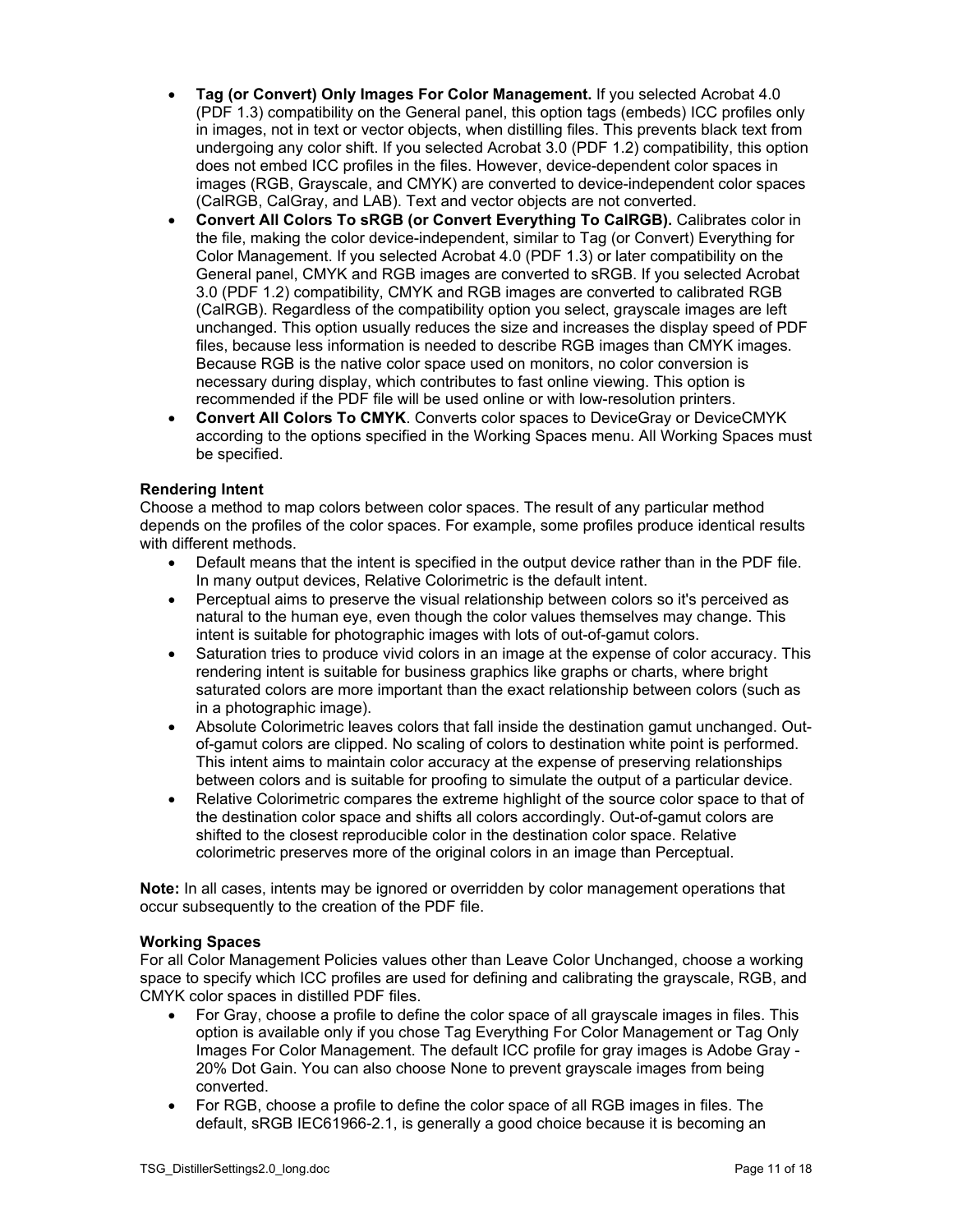industry standard and is recognized by many output devices. You can also choose None to prevent RGB images from being converted.

• For CMYK, choose a profile to define the color space of all CMYK images in files. The default is U.S. Web Coated (SWOP) v2. You can also choose None to prevent CMYK images from being converted.

**Note:** Choosing None for all three working spaces has the same effect as selecting the option Leave Color Unchanged.

You can add ICC profiles (such as ones provided by your print service bureau) by placing them in the ICCProfiles folder in the Common folder, the Windows\System\Color folder (Windows), or the System Folder/ColorSync folder (Mac OS).

### **Preserve CMYK Values For Calibrated CMYK Color Spaces**

Describes what to do with color values for device-independent CMYK color spaces (CIEBasedDEFG). If this option is selected, then device-independent color values will be treated as device-dependent (DeviceCMYK) values, and device-independent color spaces will be ignored and discarded. If this option is not selected, then device-independent color spaces will convert to the CMYK working space. This option is available only if Convert All Colors To CMYK is selected in the Color Management Policies menu. The PDF/X-1a settings files have the Color Management Policy set to Convert All Colors To CMYK with this option selected.

### **Preserve Under Color Removal And Black Generation TSG Recommended: Off**

Retains these settings if they exist in the PostScript file. Black generation calculates the amount of black to be used when trying to reproduce a particular color. Undercolor removal (UCR) reduces the amount of cyan, magenta, and yellow components to compensate for the amount of black that was added by the black generation. Because it uses less ink, UCR is generally used for newsprint and uncoated stock.

#### **Preserve Halftone Information TSG Recommended: Off**

Retains any halftone information in files. Halftone information consists of dots that control how much ink is deposited by halftone devices at a specific location on the paper. Varying the dot size and density creates the illusion of variations of gray or continuous color. For a CMYK image, four halftone screens are used: one for each ink used in the printing process.

In traditional print production, a halftone is produced by placing a halftone screen between a piece of film and the image and then exposing the film. Electronic equivalents, such as in Adobe Photoshop, let users specify the halftone screen attributes before producing the film or paper output. Halftone information is intended for use with a particular output device.

### **When Transfer Functions Are Found TSG Recommended: Remove**

Specifies how to handle transfer functions in PDF files. Transfer functions are used for artistic effect and to correct for the characteristics of a specific output device. For example, a file that is intended for output on a particular imagesetter may contain transfer functions that compensate for the dot gain inherent with that printer. Remove deletes any applied transfer functions. Applied transfer functions should be removed, unless the PDF file is to be output to the same device that the source PostScript file was created for.

- Preserve retains the transfer functions traditionally used to compensate for dot gain or dot loss that may occur when an image is transferred to film. Dot gain occurs when the ink dots that make up a printed image are larger (for example, due to spreading on paper) than in the halftone screen; dot loss occurs when the dots print smaller. With this option, the transfer functions are kept as part of the file, and are applied to the file when the file is output.
- Apply does not keep the transfer function, but applies it to the file, changing the colors in the file. This is useful for creating color effects in a file.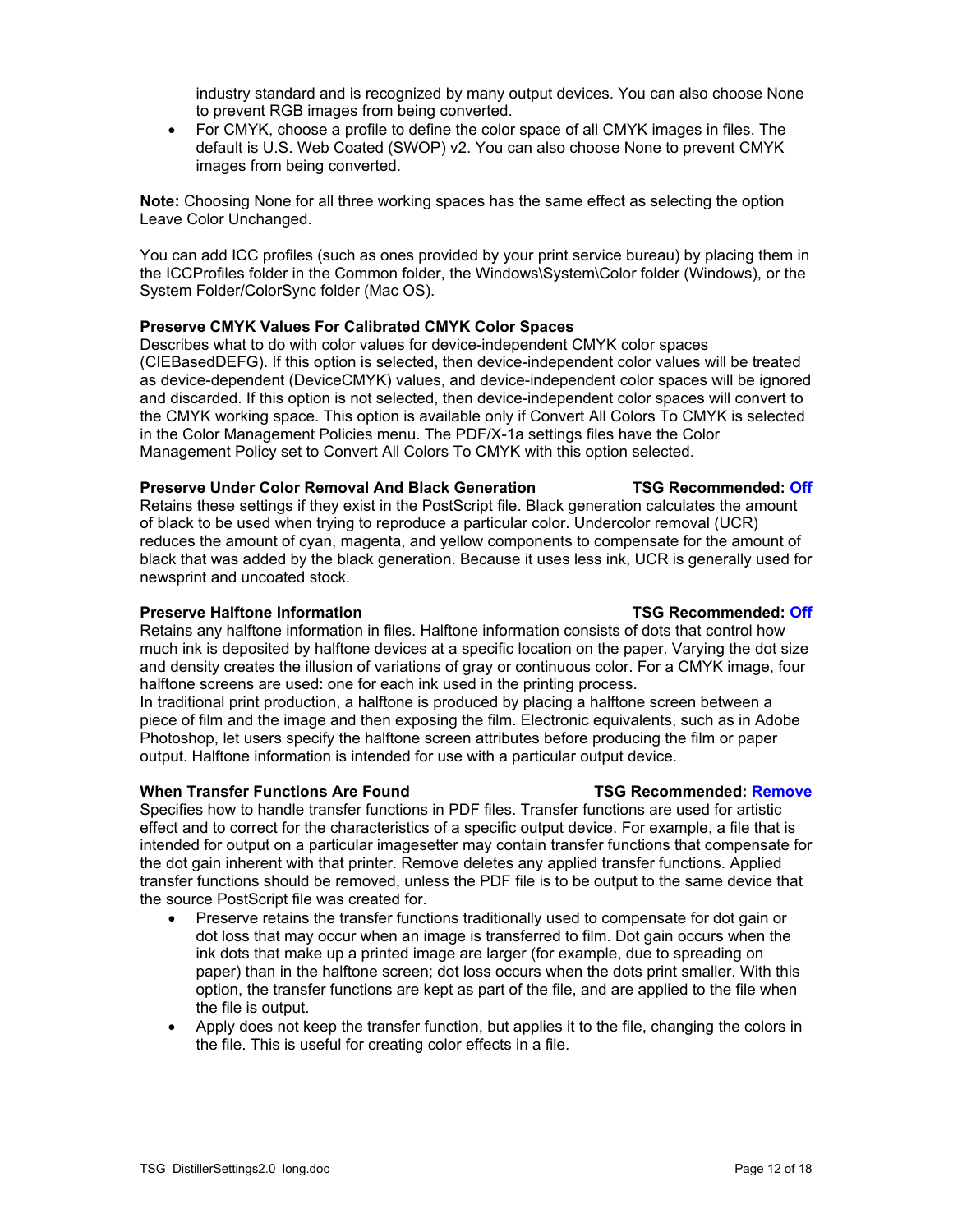### **V. ADVANCED OPTIONS**

The Advanced options specify which Document Structuring Conventions (DSC) comments to keep in an Adobe PDF file and how to set other options that affect the conversion from PostScript. In a PostScript file, DSC comments contain information about the file (such as the originating application, the creation date, and the page orientation) and provide structure for page descriptions in the file (such as beginning and ending statements for a prologue section). DSC comments can be useful when your document is going to print or press.

| TSG Print Production 062305 - Adobe PDF Settings |                                                      |  |  |  |  |  |
|--------------------------------------------------|------------------------------------------------------|--|--|--|--|--|
| TSG Print Production 06230                       | <b>Options</b>                                       |  |  |  |  |  |
| General                                          | Allow PostScript file to override Adobe PDF settings |  |  |  |  |  |
| lmages                                           | Allow PostScript XObjects                            |  |  |  |  |  |
| Fonts<br>Color                                   | ◯ Convert gradients to smooth shades                 |  |  |  |  |  |
| Advanced                                         | Convert smooth lines to curves                       |  |  |  |  |  |
| Standards                                        |                                                      |  |  |  |  |  |
|                                                  | Preserve Level 2 copypage semantics                  |  |  |  |  |  |
|                                                  | $\triangleright$ Preserve overprint settings         |  |  |  |  |  |
|                                                  | Overprinting default is nonzero overprinting         |  |  |  |  |  |
|                                                  | Save Adobe PDF settings inside PDF file              |  |  |  |  |  |
|                                                  | Save original JPEG images in PDF if possible         |  |  |  |  |  |
|                                                  | Save Portable Job Ticket inside PDF file             |  |  |  |  |  |
|                                                  | Use Prologue.ps and Epiloque.ps                      |  |  |  |  |  |
|                                                  | Create Job Definition Format (JDF) file              |  |  |  |  |  |
|                                                  |                                                      |  |  |  |  |  |
|                                                  | Document Structuring Conventions (DSC)               |  |  |  |  |  |
|                                                  | ☑ Process DSC comments                               |  |  |  |  |  |
|                                                  | ☑ Log DSC warnings                                   |  |  |  |  |  |
|                                                  | ✔ Preserve EPS information from DSC                  |  |  |  |  |  |
|                                                  | Preserve OPI comments                                |  |  |  |  |  |
|                                                  | Preserve document information from DSC               |  |  |  |  |  |
| IIII.<br>×.                                      | $\vee$ Resize page and center artwork for EPS files  |  |  |  |  |  |
| Show All Settings                                |                                                      |  |  |  |  |  |
|                                                  |                                                      |  |  |  |  |  |
|                                                  | 0K<br>Save As.,<br>Cancel<br>Help                    |  |  |  |  |  |

Adobe PDF Settings dialog box with the Advanced panel displayed below:

### **Allow PostScript File To Override Adobe PDF Options TSG Recommended: Off**

Uses settings stored in a PostScript file rather than the current PDF settings file. Before processing a PostScript file, you can place parameters in the file to control compression of text and vector objects, downsampling and encoding of sampled images, and embedding of Type 1 fonts and instances of Type 1 Multiple Master fonts.

#### **Allow PostScript XObjects TSG Recommended: Off**

PostScript XObjects store fragments of PostScript code to be used when a PDF file is printed on a PostScript printer. Such objects are sometimes used to achieve special results on particular printers that cannot be achieved using normal PDF or printing methods. PostScript XObjects are rarely needed and should only be used in controlled workflows where there is no other option. PostScript XObjects are generated only if the PostScript information contains instructions intended specifically for Distiller to make them. To display this option, you must select either the Standard or Smallest File Size option from the Default Settings menu.

#### **Convert Gradients To Smooth Shades The Convert Gradients To Smooth Shades** TSG Recommended: On

Converts blends to smooth shades for Acrobat 4.0 and later, making PDF files smaller and potentially improving the quality of final output. Distiller converts gradients from Adobe Illustrator, Adobe InDesign, Macromedia Freehand, CorelDraw, Quark XPress, and Microsoft PowerPoint.

#### **Convert Smooth Lines To Curves Transform Convert Smooth Lines To Curve**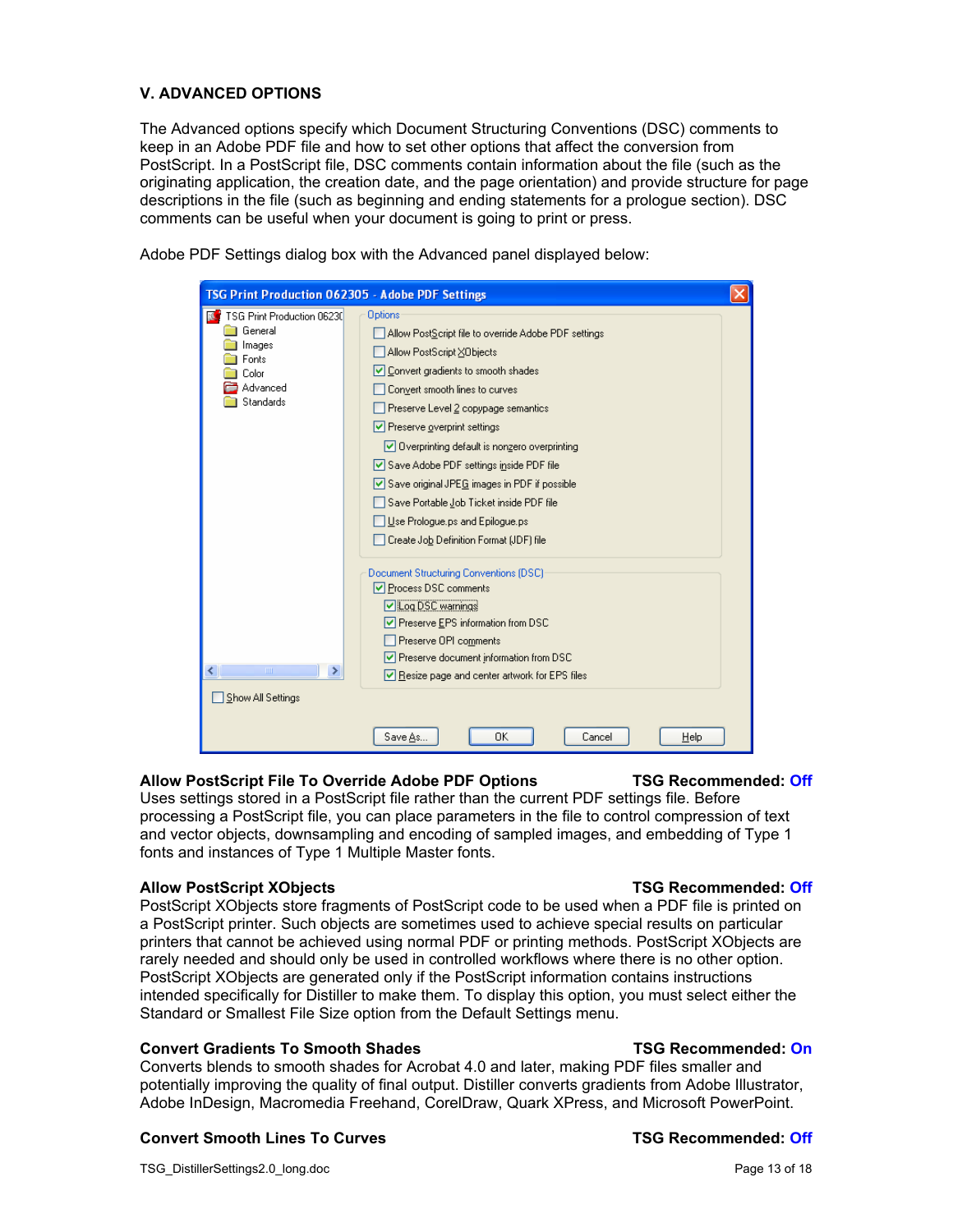Reduces the amount of control points used to build curves in CAD drawings, which results in smaller PDF files and faster on-screen rendering.

### **Preserve Level 2 Copypage Semantics TSG Recommended: Off**

Uses the copypage operator defined in LanguageLevel 2 PostScript rather than in LanguageLevel 3 PostScript. If you have a PostScript file and select this option, a copypage operator copies the page. If this option is not selected, the equivalent of a showpage operation is executed, except that the graphics state is not reinitialized.

### **Preserve Overprint Settings TSG Recommended: On**

Retains any overprint settings in files being converted to PDF. Overprinted colors are two or more inks printed on top of each other. For example, when a cyan ink prints over a yellow ink, the resulting overprint is a green color. Without overprinting, the underlying yellow would not be printed, resulting in a cyan color.

#### **Overprinting Default Is Nonzero Overprinting TSG Recommended: On**

Prevents overprinted objects with zero CMYK values from knocking out CMYK objects beneath them. This is accomplished by inserting the "OPM 1" graphics state parameter into the PDF file wherever the "Setoverprint" operator is present.

#### **Save Adobe PDF Settings Inside PDF File TSG Recommended: On**

Embeds the settings file used to create the PDF file. You can open and view the settings file (which has a .joboptions extension) in the Attachments tab in Acrobat. (Choose View > Navigation Tabs > Attachments.) The Adobe PDF settings file becomes an item in the EmbeddedFiles tree inside the PDF file. For details, see the PDF Reference, Fifth Edition, Version 1.6 at http://partners.adobe.com/links/acrobat (English only) on the Adobe website.

### **Save Original JPEG Image In PDF If Possible TSG Recommended: On**

Processes compressed JPEG images (images that are already compressed using DCT encoding) without recompressing them. If this option is selected, Distiller decompresses JPEG images to ensure that they are not corrupt, but it does not recompress valid images, thus processing the original image untouched. With this option selected, performance improves because only decompression, not recompression, occurs, and image data and metadata are preserved.

#### Save Portable Job Ticket Inside PDF File **The Community Container TSG Recommended: Off**

Preserves a PostScript job ticket in a PDF file. The job ticket contains information about the PostScript file, such as page size, resolution, and trapping information, rather than about content. This information can be used later in a workflow or for printing the PDF.

#### **Use Prologue.ps and Epilogue.ps TSG Recommended: Off**

Sends a prologue and epilogue file with each job. Prologue.ps files can be used to add custom PostScript code that you want to have executed at the beginning of every PostScript job being converted. This file can be used for many purposes, including adding a cover page to a job or defining PostScript procedures for gathering statistics while a PostScript job is executing. Epilogue.ps files can be used to add custom PostScript code that you want to have executed at the end of every PostScript job being converted. This file can be used for many purposes, including running PostScript procedures for summarizing and printing job statistics collected during conversion.

**Note:** Distiller processes prologue and epilogue files only if both files are present and located properly. The two files must be used together. If the prologue and epilogue files are at the same level as the In and Out folders of a watched folder, they are used instead of the ones in the Distiller folder.

### **Create Job Definition Format (JDF) File TSG Recommended: Off**

Produces a standardized XML-based job ticket with information about the file for a printing press.

# **Process DSC Comments TSG Recommended: On**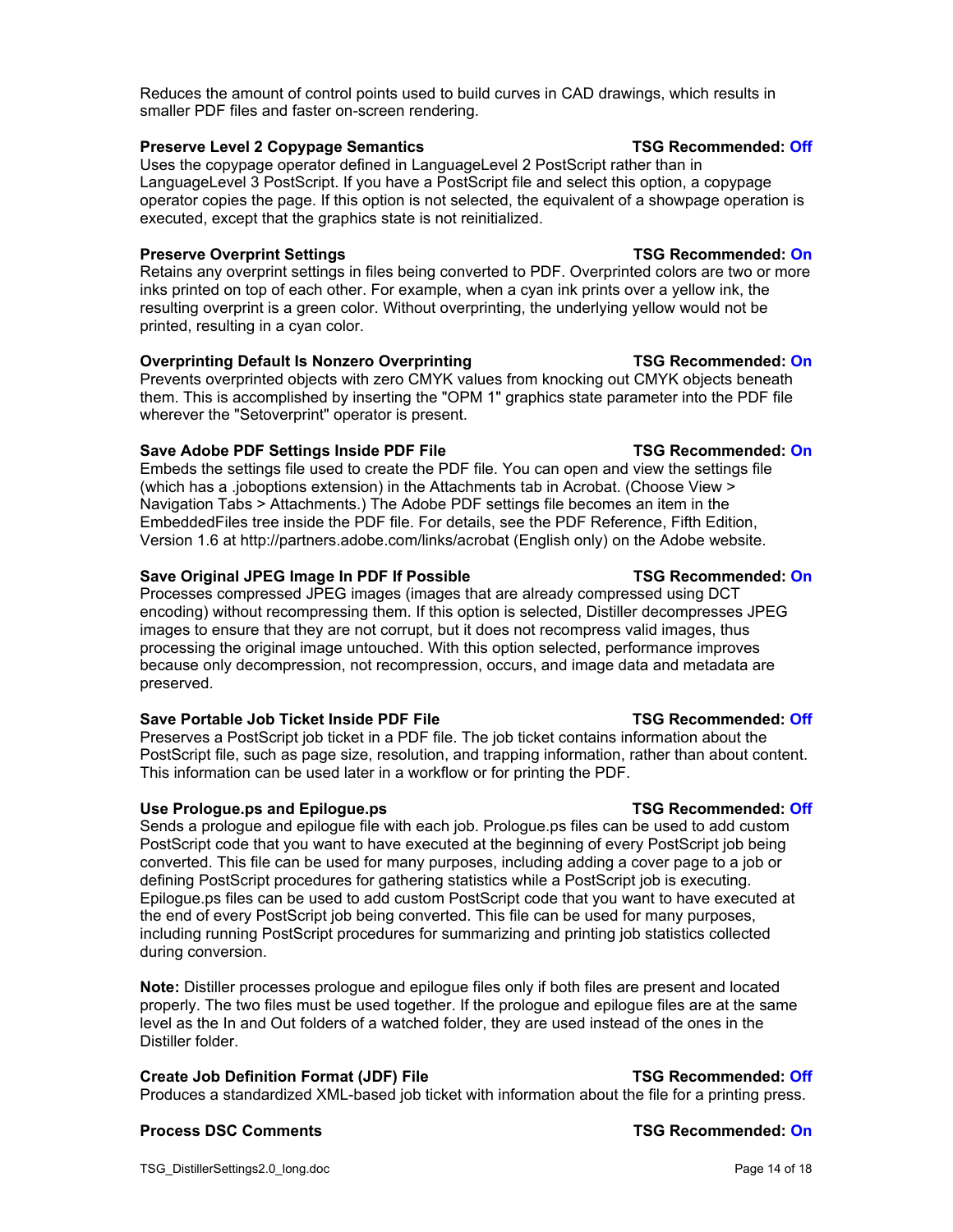Maintains DSC (document structuring conventions) information from a PostScript file.

- **Log DSC Warnings**: **On** displays warning messages about problematic DSC comments during processing and adds them to a log file.
- **Preserve EPS Information From DSC**: **On** retains information, such as the originating application and creation date for an EPS file. If this is deselected, the page is sized and centered based on the top left corner of the top left object and lower right corner of the lower right object on the page.
- **Preserve OPI Comments**: **Off** retains information needed to replace a For Placement Only (FPO) image or comment with the high-resolution image located on servers that support Open Prepress Interface (OPI) versions 1.3 and 2.0.
- **Preserve Document Information From DSC**: **On** retains information such as the title, creation date, and time. When you open a PDF file in Acrobat, this information appears in the Document Properties Description panel (File > Document Properties > Description).
- **Resize Page And Center Artwork For EPS Files: On** centers an EPS image and resizes the page to fit closely around the image. This option applies only to jobs that consist of a single EPS file.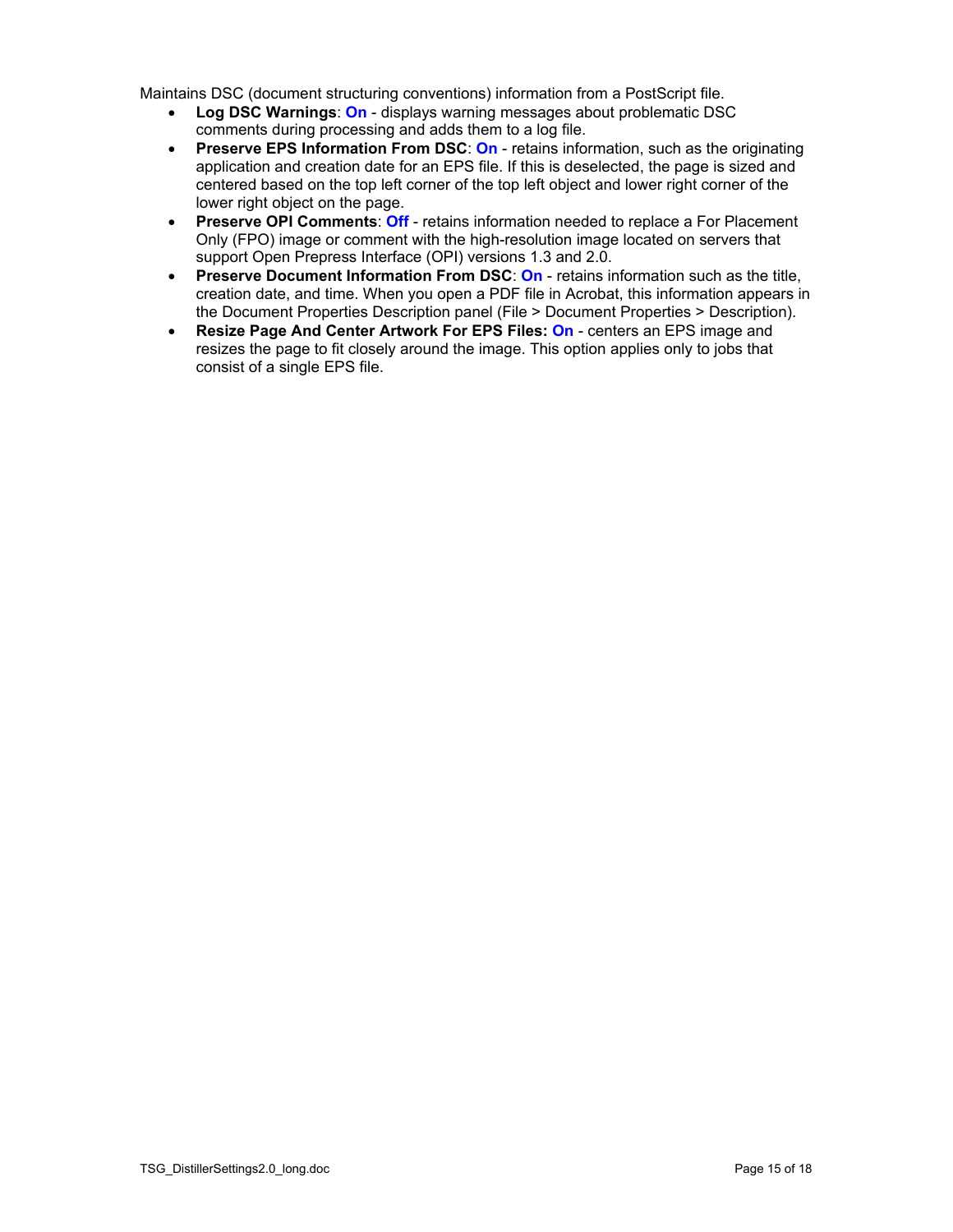### **VI. STANDARDS OPTIONS**

You can check document content in the PostScript file to make sure it meets standard PDF/X1-a, PDF/X-3, or PDF/A criteria before creating the Adobe PDF file. For PDF/X-compliant files, you can also require that the PostScript file meet additional criteria by selecting options in the Standards panel. The availability of options depends on the standard you select. The PDF/X standards are ISO standards for graphic content exchange. These standards require

all fonts to be embedded, appropriate PDF bounding boxes to be specified, and color to appear as CMYK, spot colors, or both. PDF/X-3 compliant documents may use calibrated RGB color. PDF/X-compliant files must contain information describing the printing condition for which they are prepared. The default output intent profile names for PDF/X-compliant files are as follows:

- U.S. Web Coated (SWOP) v2 (PDF/X-1a:2001, PDF/X-1a:2003)
- Euroscale coated v2 (PDF/X-3:2002, PDF/X-3:2003)
- Japan Color 2001 Coated (Japanese PDF/X)

### **PDF/X-compliant**

These files are primarily used as a standardized format for the exchange of PDF files intended for high-resolution print production. Unless you're creating an Adobe PDF document for print production, you can ignore the PDF/X options. You can also create a PDF/X file from a compliant PDF file using the Preflight feature.

**Note:** PDFMaker, the conversion method used to convert Microsoft Word and other application files to Adobe PDF, does not create PDF/X-compliant files.

#### **PDF/A-compliant**

These files are primarily used for archiving. Because long-term preservation is the goal, the document must contain only what is needed for opening and viewing throughout the intended life of the document. For example, PDF/A-compliant files can contain only text, raster images, and vector objects; they cannot contain encryption and scripts. In addition, all fonts must be embedded so the documents can be opened and viewed as created. In other words, PDF/Acompliant documents are "thinner" than their PDF/X counterparts, which are intended for highend production.

Adobe PDF Settings dialog box with Standards panel displayed below: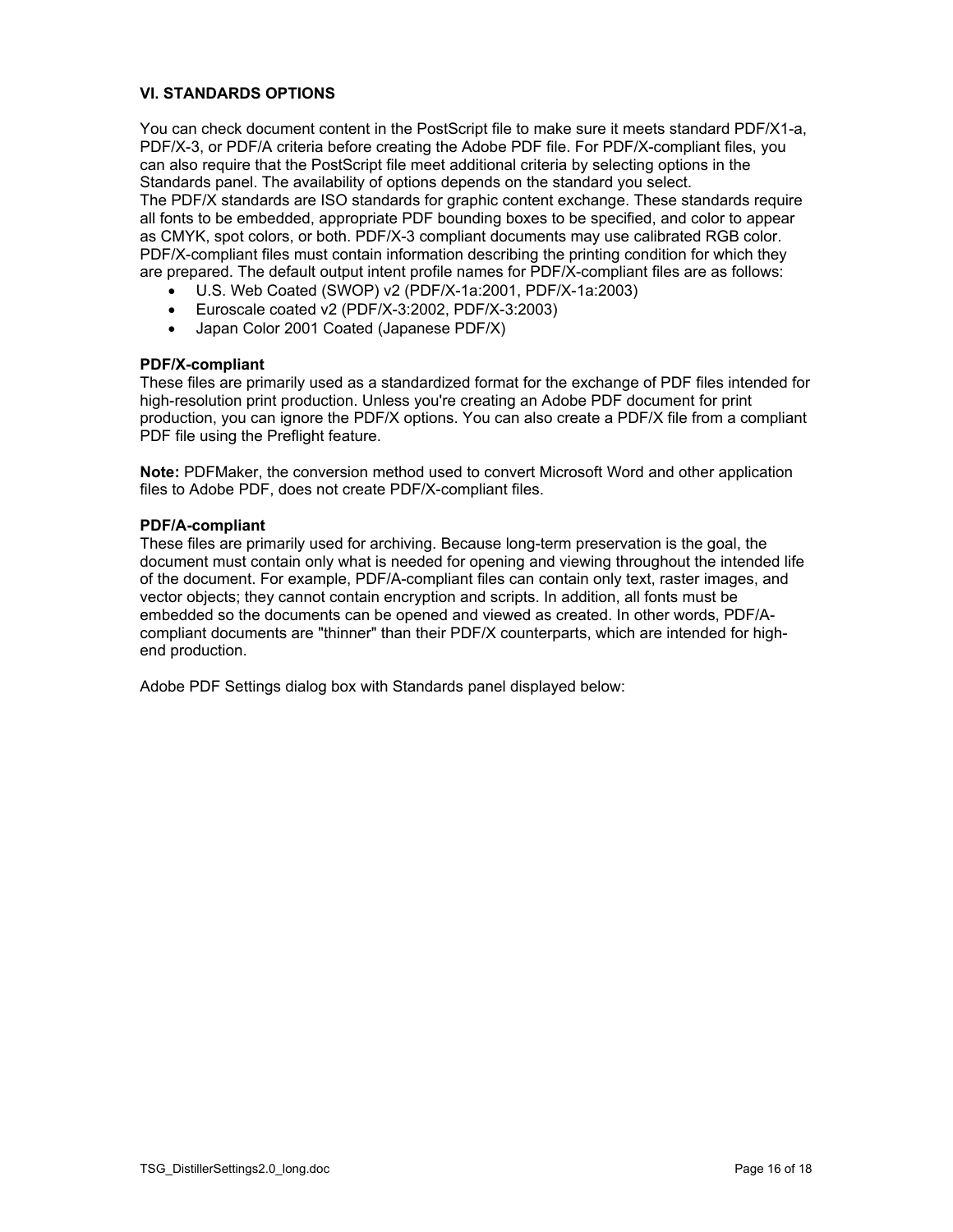| TSG Print Production 062305 - Adobe PDF Settings           |                                                                                    |              |
|------------------------------------------------------------|------------------------------------------------------------------------------------|--------------|
| TSG Print Production 06230                                 | <b>Standards Reporting and Compliance</b>                                          |              |
| General<br>Images                                          | Compliance Standard: None                                                          | v            |
| Fonts                                                      | When not compliant: Continue                                                       | $\checkmark$ |
| Color<br>Advanced                                          |                                                                                    |              |
| Standards                                                  | If Neither TrimBox nor ArtBox are Specified                                        |              |
|                                                            | ◯ Report as error                                                                  |              |
|                                                            | ◯ Set TrimBox to MediaBox with offsets (Points):                                   |              |
|                                                            | Left: $0.0$<br>$\text{Top:} \left  0.0 \right $<br>Bottom: $0.0$<br>Right:<br> 0,0 |              |
|                                                            | If BleedBox is Not Specified                                                       |              |
|                                                            | Set BleedBox to MediaBox                                                           |              |
|                                                            | ◯ Set BleedBox to TrimBox with offsets (Points):                                   |              |
|                                                            | Left: $0.0$<br>Top: 0.0<br>Bottom: $0.0$<br>Right: 0.0                             |              |
|                                                            | Default Values if Not Specified in the Document                                    |              |
|                                                            | Output Intent Profile Name: None                                                   |              |
|                                                            | Output Condition Identifier:                                                       | st i         |
|                                                            |                                                                                    |              |
|                                                            | <b>Qutput Condition:</b>                                                           |              |
|                                                            | Registry Name (URL):                                                               |              |
| $\left\langle \cdot \right\rangle$<br>III<br>$\rightarrow$ | Trapped: Insert False                                                              |              |
| Show All Settings                                          |                                                                                    |              |
|                                                            |                                                                                    |              |
|                                                            | OK<br>Cancel<br>Help<br>Save As                                                    |              |
|                                                            |                                                                                    |              |

### **Compliance Standard TSG Recommended: None**

Produces a report that indicates whether the file complies with the standard you select, and if not, what problems were encountered. The .log file appears at the bottom of the dialog box.

**Note:** Adobe PDF files that complied with both PDF/X-1a and PDF/X-3 standards in Acrobat 6.0 will default to PDF/X-1a in Acrobat 7.0.

#### **When Not Compliant**

Specifies whether to create the PDF file if the PostScript file does not comply with the standard's requirements.

- **Continue** creates a PDF file and notes the problems in the report.
- **Cancel Job** creates a PDF file only if the PostScript file meets the PDF/X requirements of the selected report options and is otherwise valid.

#### **Report As Error**

Flags the PostScript file as noncompliant if one of the reporting options is selected and a trim box or art box is missing from any page.

### **Set TrimBox To MediaBox With Offsets (Points)**

Computes values for the trim box based on the offsets for the media box of respective pages if neither the trim box nor art box is specified. The trim box is always as small or smaller than the enclosing media box. This option uses the units specified on the General panel of the Adobe PDF Settings dialog box.

#### **Set BleedBox To MediaBox**

Uses the media box values for the bleed box if the bleed box is not specified.

### **Set BleedBox To TrimBox With Offsets (Points)**

Computes values for the bleed box based on the offsets for the trim box of respective pages if the bleed box is not specified. The bleed box is always as large or larger than the enclosed trim box. This option uses the units specified on the General panel of the Adobe PDF Settings dialog box.